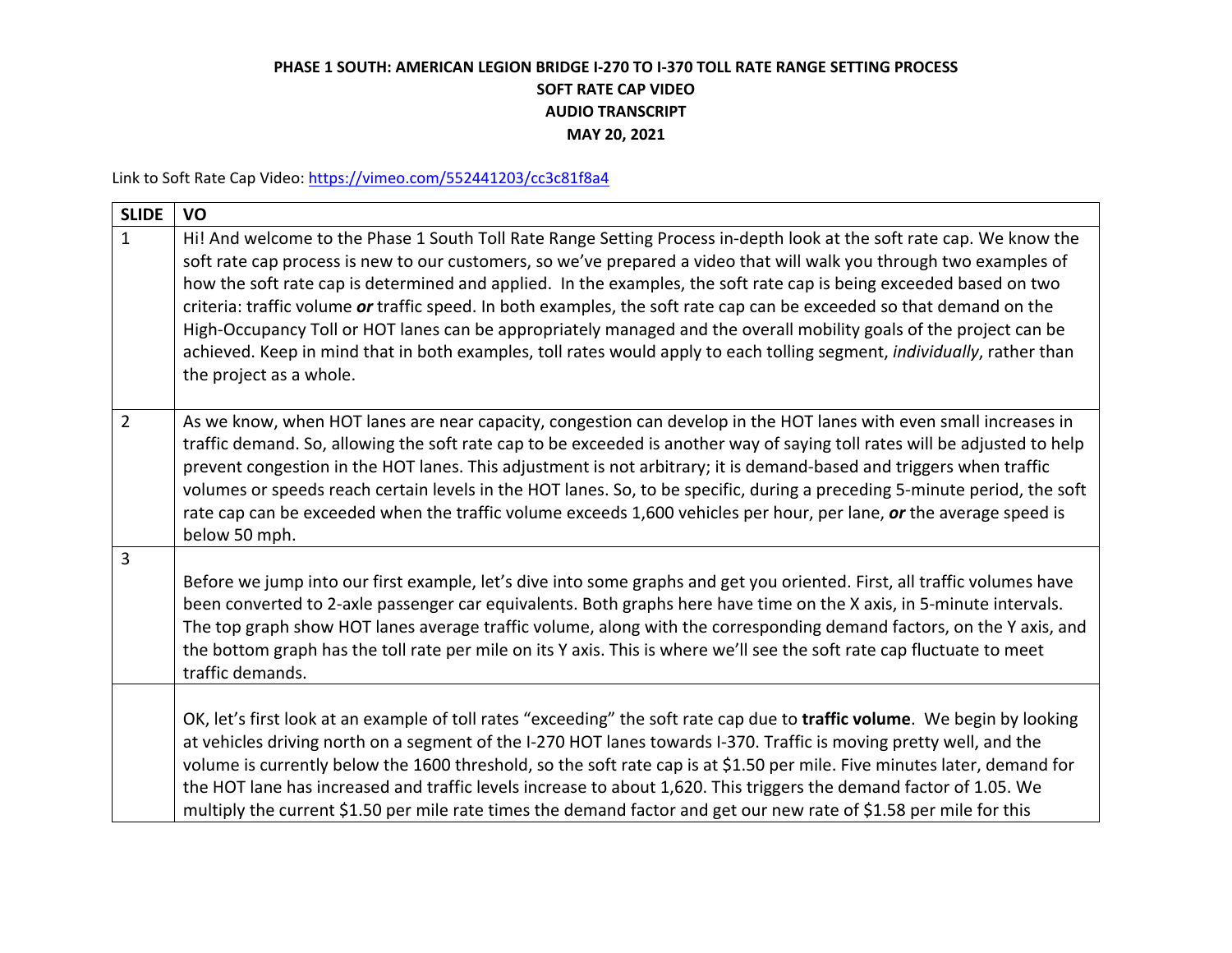## **PHASE 1 SOUTH: AMERICAN LEGION BRIDGE I-270 TO I-370 TOLL RATE RANGE SETTING PROCESS SOFT RATE CAP VIDEO AUDIO TRANSCRIPT MAY 20, 2021**

|                | segment. Remember, this increase is temporary and will be recalculated to a new rate in the next five minutes. That            |
|----------------|--------------------------------------------------------------------------------------------------------------------------------|
|                | new rate will be based on demand. This temporary increase in the rate helps ensure the overall mobility goals of the           |
|                | project can be met in the following 5-minute time periods.                                                                     |
| $\overline{4}$ | In our next five minutes of looking at vehicles on a segment of the I-270 HOT lanes, demand and traffic continue to            |
|                | increase even after the toll rates were temporarily increased to \$1.58. Traffic increases to about 1,660, corresponding       |
|                | to a demand factor of 1.10. Therefore, the previous revised toll rate cap of \$1.58 can be multiplied by 1.10 for a new        |
|                | revised toll rate cap of \$1.73 in this segment for the next 5-minute period.                                                  |
| 5              | We keep observing the vehicles on I-270, and traffic volume is still increasing, up to 1,705 now, which leads to a new         |
|                | demand factor of 1.15 and \$1.73 times 1.15 gives us our new toll rate cap of \$1.99 for the next 5-minutes.                   |
| 6              | The \$1.99 toll rate begins to better manage demand, although traffic is still a little higher than the maximum desired        |
|                | level of 1,600. 1,600 was determined to be the traffic threshold for our project above which there is a higher risk for        |
|                | congestion to develop in the HOT lanes. So even though traffic drops to 1,620, it is still above the 1,600 threshold, so a     |
|                | demand factor of 1.05 is used. The revised toll rate cap for the next 5-minute period is now \$2.09 for this segment, or       |
|                | \$1.99 times 1.05.                                                                                                             |
|                | Even if conditions are improving, the rate goes up $-$ though at smaller increments $-$ until the target of 1600 vehicles is   |
|                | achieved.                                                                                                                      |
| $\overline{7}$ | Traffic in the HOT lanes now drops below 1,600, meaning a lower risk for congestion to develop in the HOT lanes due to         |
|                | traffic levels. Once that 1600-vehicle target is achieved, the rate will begin to decline. It won't drop all at once - to help |
|                | prevent the cycle from starting again - but as long as traffic stays below 1600, the rate will decline incrementally. A        |
|                | demand factor of 0.9 is used. \$2.09 times 0.90, gives us \$1.88 toll rate for the next 5-minute period. If traffic remains    |
|                | below 1,600, the revised toll rate cap would continue to decline at 0.90 factor intervals every 5-minutes until it returns     |
|                | to the \$1.50 soft rate cap.                                                                                                   |
| 8              | OK, now we are going to look at an example of toll rates "exceeding" the soft rate cap due to traffic speeds. This             |
|                | specific example is a more unique situation compared to the traffic volume example on the previous slides. In this             |
|                | example congestion quickly builds on the HOT lanes and toll rates need to rapidly increase. Let's head out for another         |
|                | drive.                                                                                                                         |
|                |                                                                                                                                |
|                | We are looking at vehicles at the American Legion Bridge, heading north towards I-270. Speeds rapidly decline to about         |
|                | 35 miles per hour in the HOT lanes. The heavy traffic congestion could be due to events such as a severe crash or              |